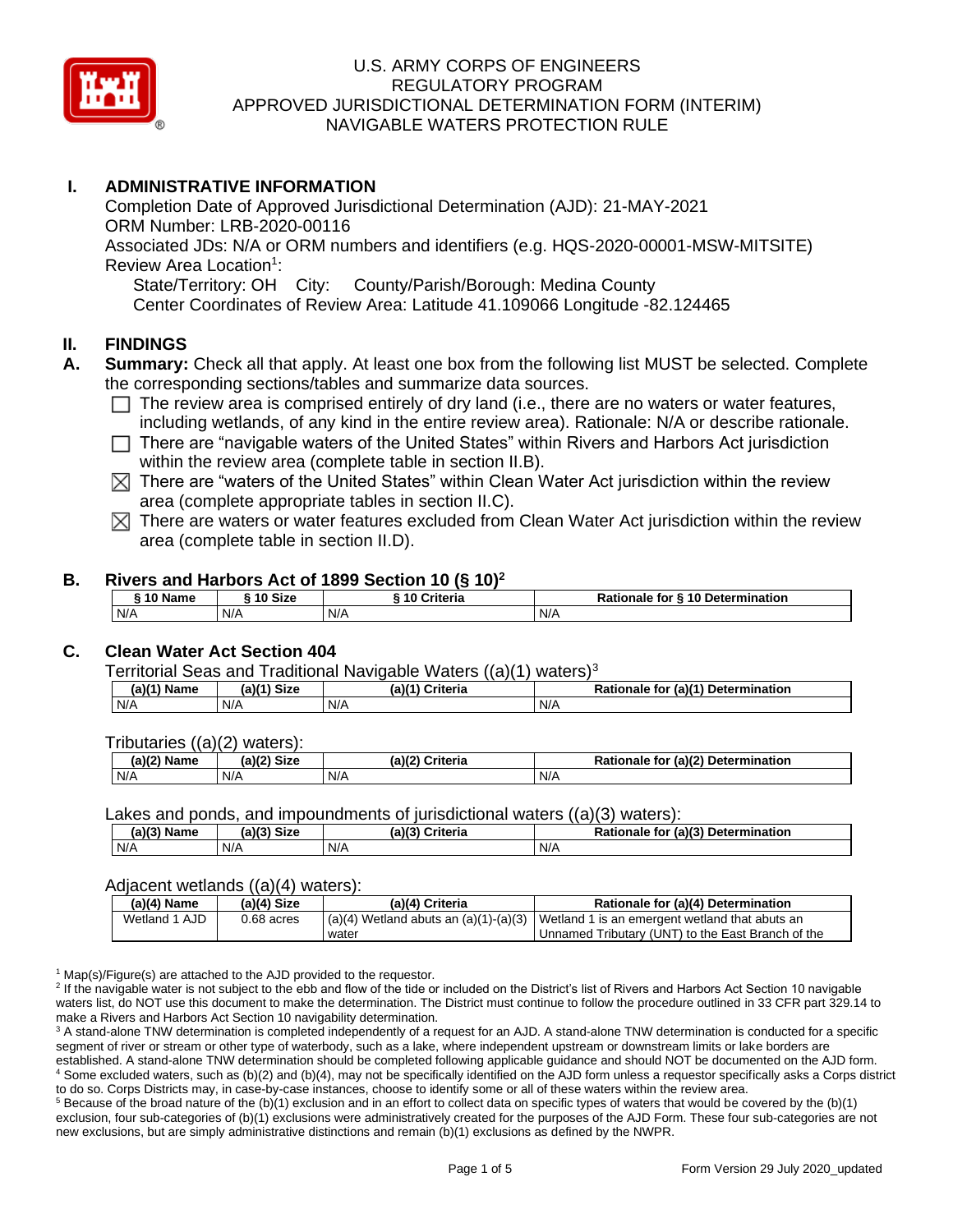

|  |  | Black River. There is a stream channel located<br>upstream and downstream of Wetland 1. The stream |
|--|--|----------------------------------------------------------------------------------------------------|
|  |  |                                                                                                    |
|  |  | directly connects to the UNT east of the project area. It                                          |
|  |  | has been determined the UNT is an (a)(2) intermittent                                              |
|  |  | tributary based upon the Corps' onsite observations of                                             |
|  |  | 27 Jan 2020, APT analysis, and in-office resources                                                 |
|  |  | review. The UNT is identified as an intermittent water                                             |
|  |  | on Topo maps from 1904, 1961 and 2013. In the 1952                                                 |
|  |  | 1960 and 1983 aerials the UNT appears to be an open                                                |
|  |  | water channel extending across the site. In the 1994                                               |
|  |  | aerial the UNT appears downstream of Wetland 1. It                                                 |
|  |  | has been determined that Wetland 1 is an a(4) water                                                |
|  |  | that abuts an (a)(2) intermittent tributary. The UNT                                               |
|  |  | flows northeast to the East Branch of the Black River                                              |
|  |  | which drains north, combining with the West Branch of                                              |
|  |  | the Black River in Elyria Ohio to form the Black River.                                            |
|  |  | The Black River is a tributary to Lake Erie and is                                                 |
|  |  | identified as a (a)(1) water which is listed as a Section                                          |
|  |  | 10 water on the Buffalo District's List of Navigable                                               |
|  |  | Waterways from its mouth to the Norfolk and Western                                                |
|  |  | Railroad Bridge, Lorain, Ohio, about 6.0 miles                                                     |
|  |  | upstream.                                                                                          |

## **D. Excluded Waters or Features**

Excluded waters  $((b)(1) - (b)(12))^4$ :

| <b>Exclusion Name</b><br><b>Exclusion Size</b><br>Exclusion <sup>5</sup> | <b>Rationale for Exclusion Determination</b>                                                                                                                                                                                                                                                                                                                                                                                                                                                                                                                                                                                                                                                                                                                                                                                                                                                                                                                                                                                                                                                                                                                                                                              |  |  |
|--------------------------------------------------------------------------|---------------------------------------------------------------------------------------------------------------------------------------------------------------------------------------------------------------------------------------------------------------------------------------------------------------------------------------------------------------------------------------------------------------------------------------------------------------------------------------------------------------------------------------------------------------------------------------------------------------------------------------------------------------------------------------------------------------------------------------------------------------------------------------------------------------------------------------------------------------------------------------------------------------------------------------------------------------------------------------------------------------------------------------------------------------------------------------------------------------------------------------------------------------------------------------------------------------------------|--|--|
| Wetland 2 AJD<br>(b)(1) Non-adjacent wetland<br>0.1 acres<br>wetland.    | Wetland 2 is located approximately 40 feet west of<br>Wetland 1 and approximately 150 feet southwest of the<br>UNT to the East Branch of the Black River within an<br>agricultural field. This wetland is contained within a<br>depressional area and there is no apparent discrete<br>connection to the (a)(2) UNT (described above under<br>the Wetland 1 rationale) and there is no evidence that<br>water from the UNT floods into Wetland 2 during a<br>typical year. The Web Soil Survey<br>(https://websoilsurvey.sc.egov.usda.gov/App/HomePag<br>e.htm) reports the soils in the area of Wetland 2 and the<br>UNT to the East Branch of the Black River are<br>Mahoning silt loam, 0 to 2% slopes (MgA) and<br>Mahoning silt loam, 2 to 6% slopes (MgB both which<br>have a flood frequency rating of "none". The wetland is<br>located in a depressional area and is not separated<br>from the $(a)(2)$ UNT by any type of berm. Wetland 2 is<br>an excluded water under the 2020 NWPR. There are<br>no apparent connections between Wetland 2 and the<br>UNT to the East Branch of the Rocky River on any of<br>the reviewed aerial photographs. It has been<br>determined the wetland is a (b)(1) non-adjacent |  |  |

## **III. SUPPORTING INFORMATION**

<sup>1</sup> Map(s)/Figure(s) are attached to the AJD provided to the requestor.

<sup>2</sup> If the navigable water is not subject to the ebb and flow of the tide or included on the District's list of Rivers and Harbors Act Section 10 navigable waters list, do NOT use this document to make the determination. The District must continue to follow the procedure outlined in 33 CFR part 329.14 to make a Rivers and Harbors Act Section 10 navigability determination.

<sup>3</sup> A stand-alone TNW determination is completed independently of a request for an AJD. A stand-alone TNW determination is conducted for a specific segment of river or stream or other type of waterbody, such as a lake, where independent upstream or downstream limits or lake borders are established. A stand-alone TNW determination should be completed following applicable guidance and should NOT be documented on the AJD form. 4 Some excluded waters, such as (b)(2) and (b)(4), may not be specifically identified on the AJD form unless a requestor specifically asks a Corps district to do so. Corps Districts may, in case-by-case instances, choose to identify some or all of these waters within the review area.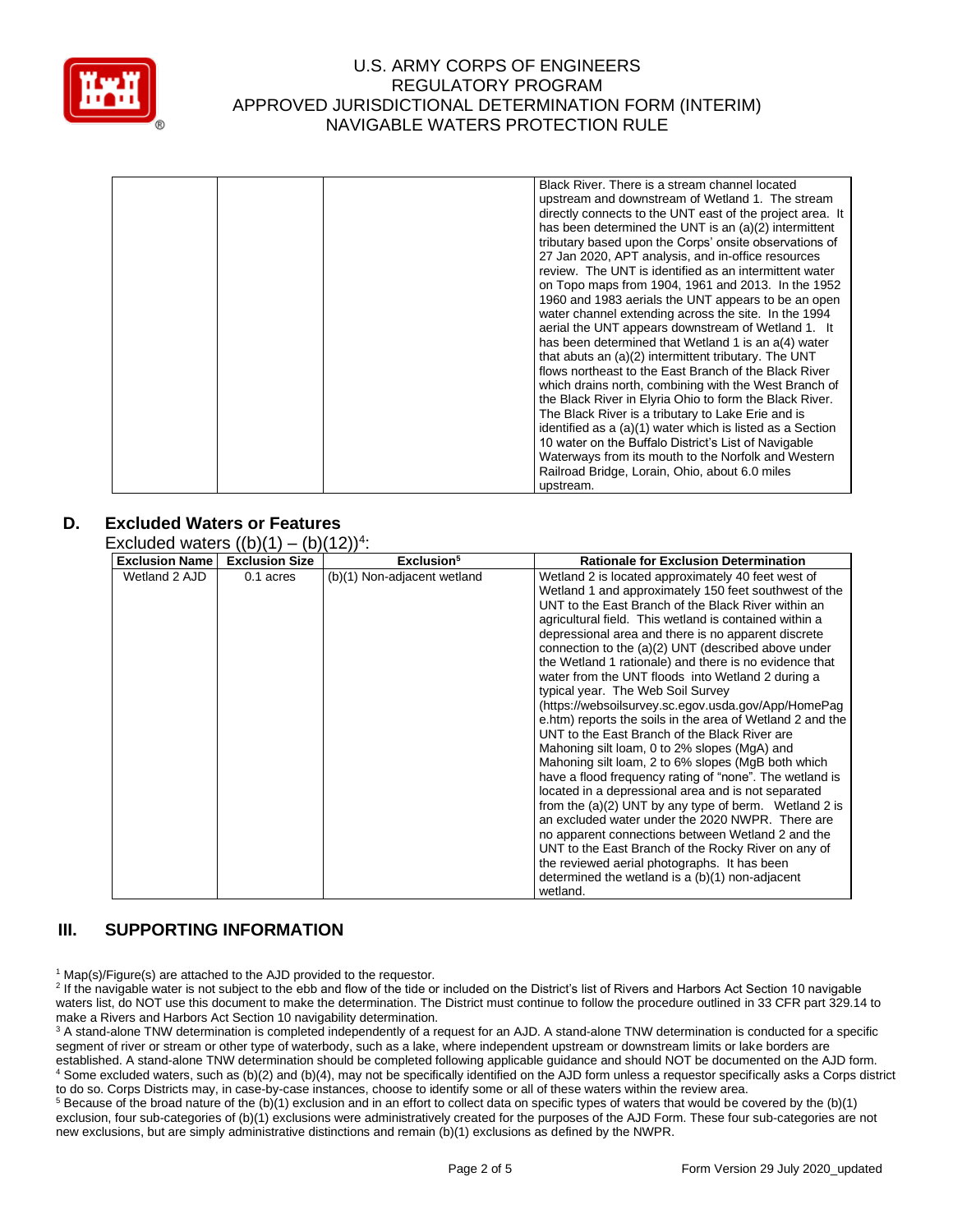

- **A. Select/enter all resources** that were used to aid in this determination and attach data/maps to this document and/or references/citations in the administrative record, as appropriate.
	- **X** Information submitted by, or on behalf of, the applicant/consultant: *Wetland Delineation Report, LMRE Facility, Spencer Township, Medina County, Ohio – January 2020* This information *is* sufficient for purposes of this AJD. Rationale: *N/A or describe rationale for insufficiency (including partial insufficiency).* **\_\_\_** Data sheets prepared by the Corps: *Title(s) and/or date(s).*
	- **X** Photographs: *Connect Explorer: 4 and 19 MAR 2021; 8 and 27 JAN 2020; 27 JUL 2019; 2 JUL 2017; 19 JUN 2013; 3 AUG 2009;, 23 APR 2008; and 2 SEP 2007; Google Earth: 25 OCT 2015, 15 May 2015; 16 JUL 2006; 20 JUN 2005 and 3 JUN 2004: HistoricAerials.com 1952, 1960, 1983, 1994*
	- **X** Corps Site visit(s) conducted on: *Date(s). 27 JAN 2020*
	- **X** Previous Jurisdictional Determinations: PJD 9 MAR 2020 LRB-2020-00116
	- **X** Antecedent Precipitation Tool: *provide detailed discussion in Section III.B.*
	- **X** USDA NRCS Soil Survey: *USDA Web Soil Survey -18 MAY 2021.*
	- **X** USFWS NWI maps: *USFWS Wetland Mapper – 18 MAY 2021*
	- **X** USGS topographic maps: *2013 and 1961 Lodi and Sullivan Quads 1:24000 and 1904 Wellington 1to 62500.*

## **Other data sources used to aid in this determination:**

| Data Source (select)       | Name and/or date and other relevant information |  |  |  |
|----------------------------|-------------------------------------------------|--|--|--|
| <b>USGS Sources</b>        | N/A.                                            |  |  |  |
| <b>USDA Sources</b>        | N/A.                                            |  |  |  |
| <b>NOAA Sources</b>        | N/A.                                            |  |  |  |
| <b>USACE Sources</b>       | N/A.                                            |  |  |  |
| State/Local/Tribal Sources | N/A.                                            |  |  |  |
| <b>Other Sources</b>       | N/A.                                            |  |  |  |

**B. Typical year assessment(s):** N/A or provide typical year assessment for each relevant data source used to support the conclusions in the AJD. The APT evaluates normal precipitation conditions based on the three 30-day periods preceding the observation date. For each period, a weighted condition value is assigned by determining whether the 30-day precipitation total falls within, above, or below the 70th and 30th percentiles for totals from the same date range over the preceding 30 years. The APT then makes a determination of "normal," "wetter than normal," or "drier than normal" based on the condition value sum. The APT also displays results generated via the Palmer Drought Severity Index (PDSI) and the University of Delaware WebWIMP.

Inputs/Data Sources: Chippewa Lake, Elyria 4 S, Huntington, Lagrange 1 NE, Oberlin, Penfield 1 SE, Sullivan 1.1 NNE, and Wellington 5.5 SW

 $1$  Map(s)/Figure(s) are attached to the AJD provided to the requestor.

<sup>&</sup>lt;sup>2</sup> If the navigable water is not subject to the ebb and flow of the tide or included on the District's list of Rivers and Harbors Act Section 10 navigable waters list, do NOT use this document to make the determination. The District must continue to follow the procedure outlined in 33 CFR part 329.14 to make a Rivers and Harbors Act Section 10 navigability determination.

<sup>&</sup>lt;sup>3</sup> A stand-alone TNW determination is completed independently of a request for an AJD. A stand-alone TNW determination is conducted for a specific segment of river or stream or other type of waterbody, such as a lake, where independent upstream or downstream limits or lake borders are established. A stand-alone TNW determination should be completed following applicable guidance and should NOT be documented on the AJD form. <sup>4</sup> Some excluded waters, such as (b)(2) and (b)(4), may not be specifically identified on the AJD form unless a requestor specifically asks a Corps district to do so. Corps Districts may, in case-by-case instances, choose to identify some or all of these waters within the review area.

 $5$  Because of the broad nature of the (b)(1) exclusion and in an effort to collect data on specific types of waters that would be covered by the (b)(1) exclusion, four sub-categories of (b)(1) exclusions were administratively created for the purposes of the AJD Form. These four sub-categories are not new exclusions, but are simply administrative distinctions and remain (b)(1) exclusions as defined by the NWPR.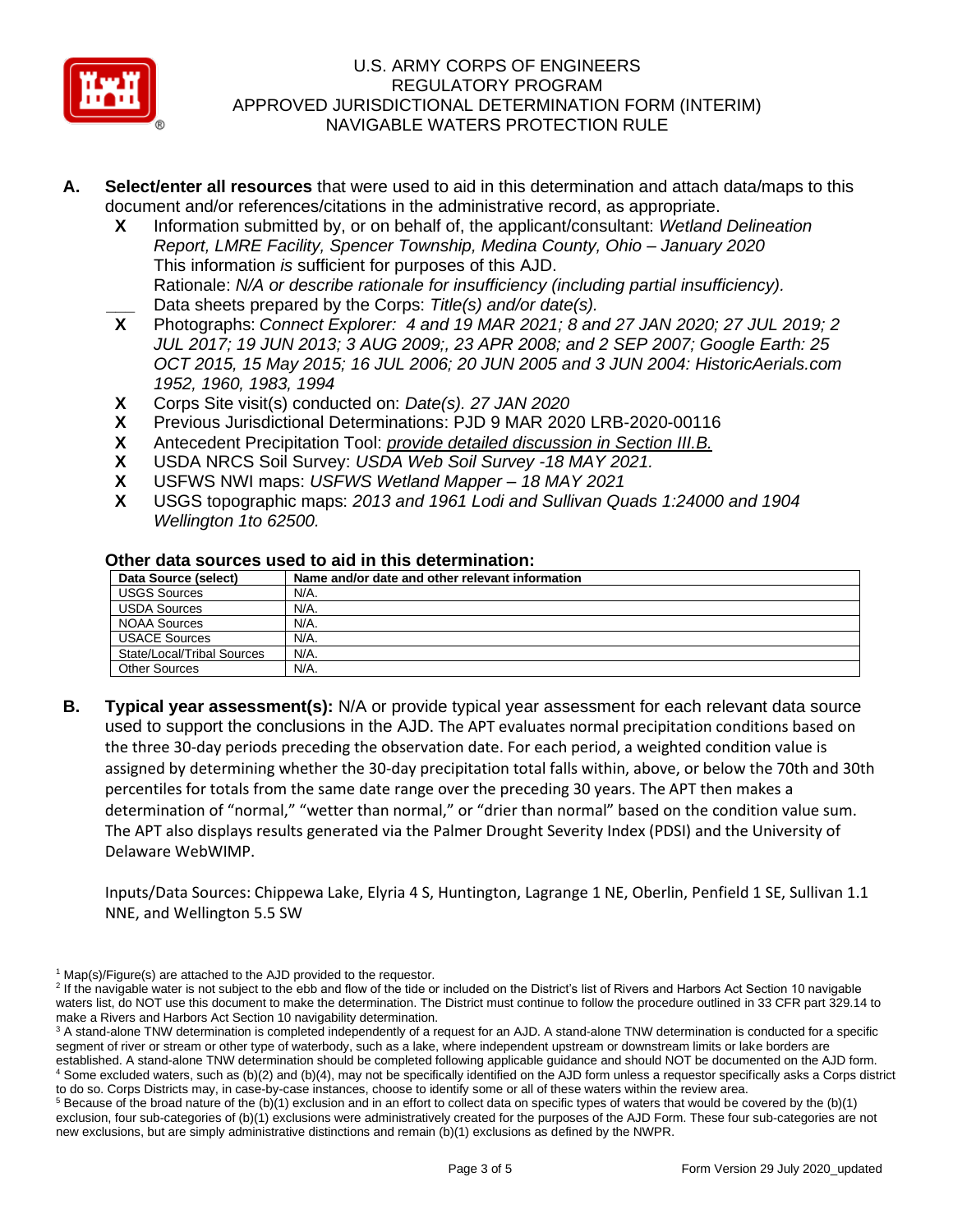

| Latitude  | Longitude    | Date       | <b>PDSI</b><br>Value | <b>PDSI Class</b>    | Season        | <b>ARC</b><br>Score | Antecedent<br>Precip<br>Condition |
|-----------|--------------|------------|----------------------|----------------------|---------------|---------------------|-----------------------------------|
| 41.109066 | $-82.124465$ | 3/19/2021  | $-1.77$              | Mild<br>drought      | Wet<br>Season | 8                   | Drier than<br>Normal              |
| 41.109066 | $-82.124465$ | 3/4/2020   | 2.83                 | Moderate<br>wetness  | Wet<br>Season | 13                  | Normal<br>Conditions              |
| 41.109066 | $-82.124465$ | 1/27/2020  | 2.49                 | Moderate<br>wetness  | Wet<br>Season | 13                  | Normal<br>Conditions              |
| 41.109066 | $-82.124465$ | 1/8/2020   | 2.49                 | Moderate<br>wetness  | Wet<br>Season | $\overline{7}$      | Drier than<br>Normal              |
| 41.109066 | $-82.124465$ | 7/27/2019  | 4.02                 | Extreme<br>wetness   | Dry<br>Season | 14                  | Normal<br>Conditions              |
| 41.109066 | $-82.124465$ | 7/1/2017   | $-0.07$              | Normal               | Dry Season    | 15                  | Wetter than<br>Normal             |
| 41.109066 | $-82.124465$ | 10/25/2015 | $-0.8$               | Incipient<br>drought | Wet<br>Season | 10                  | Normal<br>Conditions              |
| 41.109066 | $-82.124465$ | 5/15/2015  | 1.71                 | Mild<br>wetness      | Wet<br>Season | 8                   | Drier than<br>Normal              |
| 41.109066 | $-82.124465$ | 6/19/2013  | 2.22                 | Moderate<br>wetness  | Dry<br>Season | 13                  | Normal<br>Conditions              |
| 41.109066 | $-82.124465$ | 8/3/2009   | 2.47                 | Moderate<br>wetness  | Dry<br>Season | 12                  | Normal<br>Conditions              |
| 41.109066 | $-82.124465$ | 4/23/2008  | 3.72                 | Severe<br>wetness    | Wet<br>Season | 12                  | Normal<br>Conditions              |
| 41.109066 | $-82.124465$ | 9/2/2007   | 1.52                 | Mild<br>wetness      | Dry<br>Season | 14                  | Normal<br>Conditions              |
| 41.109066 | $-82.124465$ | 6/16/2006  | 1.43                 | Mild<br>wetness      | Dry<br>Season | 8                   | Drier than<br>Normal              |
| 41.109066 | $-82.124465$ | 5/20/2005  | $-0.33$              | Normal               | Wet<br>Season | 13                  | Normal<br>Conditions              |
| 41.109066 | $-82.124465$ | 6/3/2004   | 3.57                 | Severe<br>wetness    | Dry<br>Season | 18                  | Wetter than<br>Normal             |

<sup>1</sup> Map(s)/Figure(s) are attached to the AJD provided to the requestor.

<sup>2</sup> If the navigable water is not subject to the ebb and flow of the tide or included on the District's list of Rivers and Harbors Act Section 10 navigable waters list, do NOT use this document to make the determination. The District must continue to follow the procedure outlined in 33 CFR part 329.14 to make a Rivers and Harbors Act Section 10 navigability determination.

<sup>3</sup> A stand-alone TNW determination is completed independently of a request for an AJD. A stand-alone TNW determination is conducted for a specific segment of river or stream or other type of waterbody, such as a lake, where independent upstream or downstream limits or lake borders are established. A stand-alone TNW determination should be completed following applicable guidance and should NOT be documented on the AJD form. <sup>4</sup> Some excluded waters, such as (b)(2) and (b)(4), may not be specifically identified on the AJD form unless a requestor specifically asks a Corps district to do so. Corps Districts may, in case-by-case instances, choose to identify some or all of these waters within the review area.